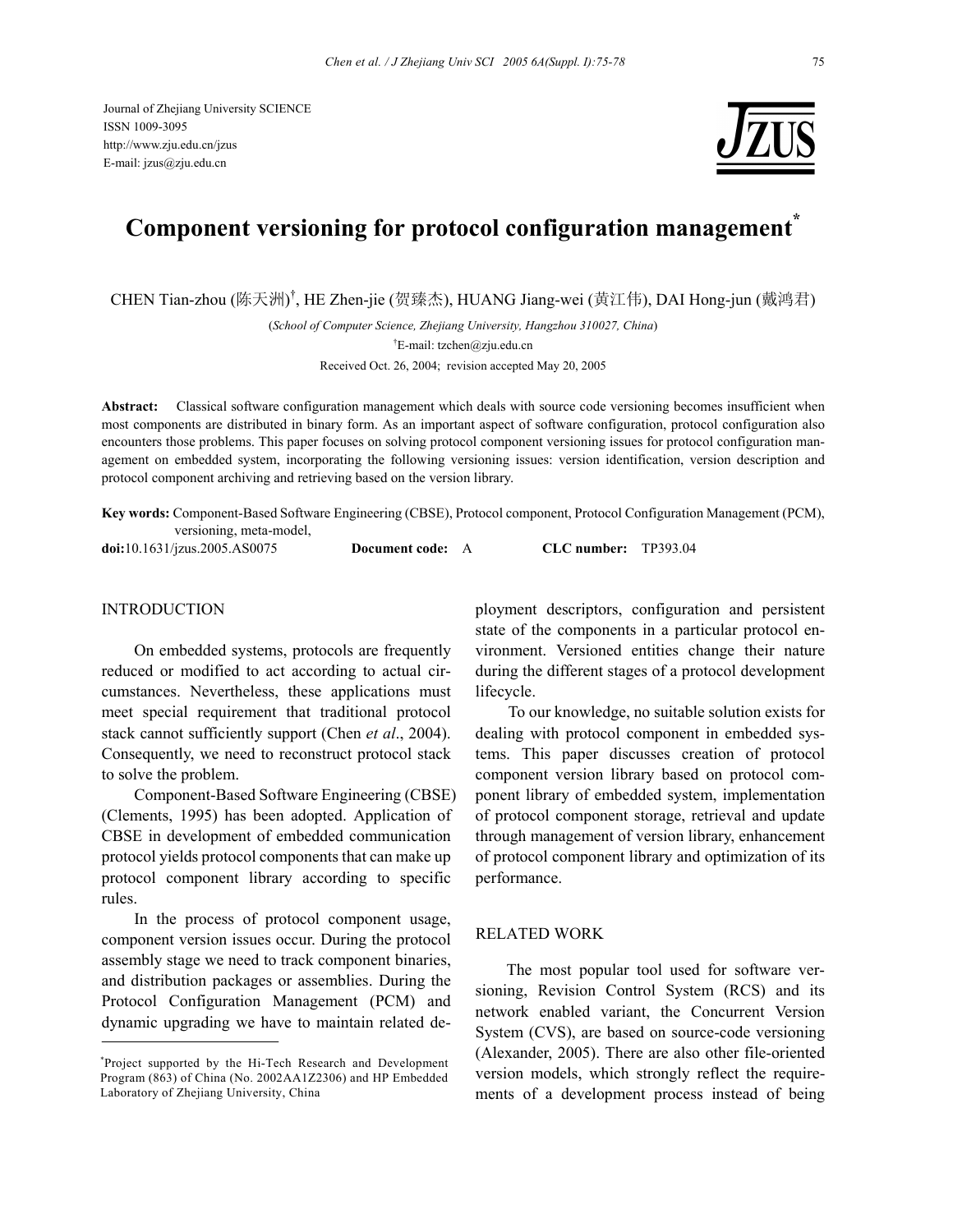enabling mechanisms for process independent version management (Vijayan and Veda, 2003; Reidar, 1998). We evaluated the following systems with respect to versioning support: MS COM (and related ones like ActiveX and DCOM) and CORBA (Clemens, 2003; Rogerson, 1997).

None of these technologies provide a versioning model sufficient for a modern component based system. Their versioning models are tightly bound to the underlying technology and are not flexible enough for adapting to completely different component architecture.

We also evaluated popular distribution package managers like RedHat Package Manager (RPM), Debian Package Manager and abstract state-machine language (AsmL) versioning support in MS.NET (Clemens, 2003). These technologies feature some interesting concepts not present in many component versioning models. On the other hand, those systems have no notion of software components or data types, so they lack many features required for semantically rich version description.

# COMPONENT AND PROTOCOL COMPONENT MANAGEMENT

Software components are the basic building blocks in component based development. A widely accepted definition of the term software component is that software components are defined as a coarse grained black-box software element with contractually specified syntax and semantics on both the provided and required side of the interface. In particular, a software component has to be a unit of deployment*.*  Furthermore, to enable dynamic scenarios, it has to also be a unit of versioning and replacement (Clemens, 2003). We apply 3C model—concept, content and context, for general component modeling.

The concept of a component is a description of what the component does, providing abstract information about a component's functionality and associated semantics by using a faceted schema, which forms a facet descriptor using a set of predetermined facets and their values to specify component interface. The content describes how the concept is realized, forming a chunk of executable code providing a specific service for system implementation, or a diagram specialized structure, a function, or a state transition

for system analysis and design. The context defines the contextual dependencies among components and specifies the "domain of applicability". We transfer the 3C model into a concrete scheme using faceted classification based on library and information science methods.

Protocol Configuration Management (PCM) defined as the discipline of controlling the evolution of complex protocols. PCM deals with development, assembly, configuration, updating and maintenance of protocols. PCM covers all the stages of protocol evolution. We focus on describing version management and related content in this paper.

The protocol component selection and substitution into the application architecture we call a protocol assembly process. In all the above cases, there is a need to provide efficient version management tools to help the application developer to manage this complex task.

We designed our versioning model as a flexible meta-model allowing us to instantiate a concrete versioning model for particular component model or software architecture. It can also serve as an abstraction layer for a conceptual integration of different component technologies. On the other hand we limit ourselves to the protocol component version archives and retrieval. We do not cover other aspects of an end-to-end versioning system like development process support (locking, triggers, scripting, etc.).

# PROTOCOL COMPONENT VERSIONING FOR PCM

# **Versioning**

Establishment of a new version model for PCM should meet some preconditions. The features that the version model must provide are: (1) The model allows defining protocol components, interfaces and high-level concepts as first-class entities; (2) The model provides unique identification of versioned entities in time and space; (3) The model supports revisions as well as variants for every versioned entity; (4) The model supports encapsulation in order to scale to large software systems; (5) The model provides powerful retrieval capabilities usable during PCM.

We present a versioning mechanism for PCM which can reasonably solve the version issue.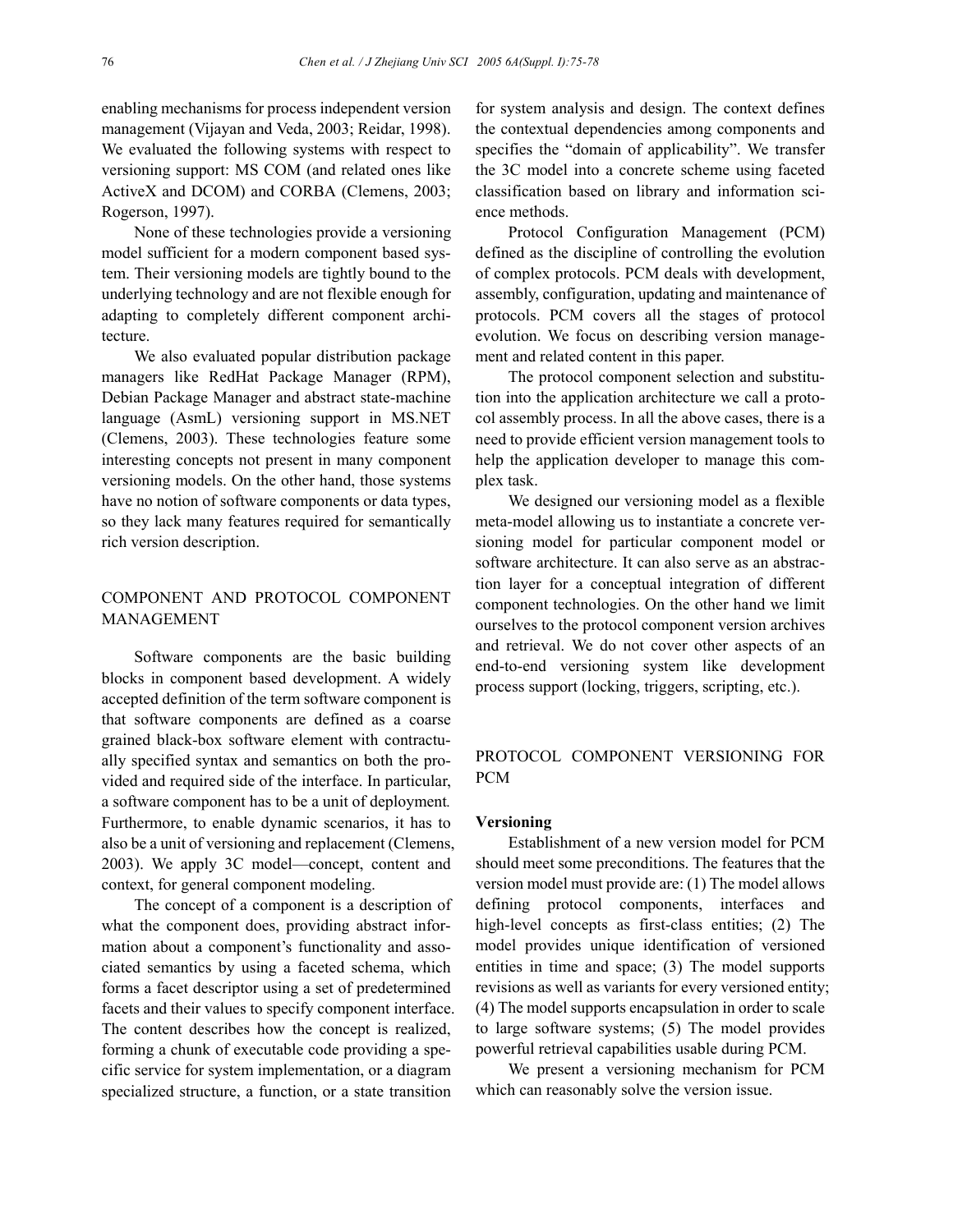#### **Versioning mechanism for PCM**

A protocol component is assigned unique version identification. According to the terms defined above we can view the identification of a particular entity version as a two-step process: (1) We have to identify the individual protocol component; (2) Identify a particular version in a given version group. We are using the term Globally Unique Identification (GUID) for entity globally unique version identification.

Version attributes are properties describing a particular entity version. It may seem that the version attributes apply are applied to the version models using grid version space only.

We consider the grid-space concept as a generalization of graph-space (naming-convention) based version models and adopt facet classification defining each protocol component attribute as following format: Protocol component (guide, platform, format, provider, release, name).

Version relations are used to describe connections between versioned entities. A relation can be defined between entities (version groups), for example: ftpd requires libc versus ftpd2.5 requires libc5. The dependency relation (requires) is one of the most common relations the developers are dealing with.

(1) Relations versus attributes. Attributes can be considered as a special case of relations. E.g. an attribute platform="Linux" can be easily translated into requires relation.

(2) Attribute value taxonomies. Our versioning mechanism distinguishes two types of attributes: descriptive and taxonomic. The descriptive attributes correspond to generic entity attributes as used by other versioning models. The taxonomic attributes provide more information about their value domains: enumeration of legal values and taxonomy of the values.

#### **Version library**

Our solution is based on the version library concept. A version library contains version-related information for all versioned protocol components maintained in a protocol component library. The version library serves as a search engine which allows the user to query the library and obtain a set of GUIDs of a particular protocol component as a result. The GUIDs then can be used to archive protocol component into the protocol component library or retrieve them from it.

We use the concept of object oriented database to model our version library (Fig.1).



Tiny-SQL is a simulate language which we used as a symbol in the prototype version library implementation. We made this prototype to be our testing environment which enables us to test the version model described in the previous sections. Tiny-SQL is implemented on top of a relational database—it uses a relational database as the underlying data store. Tiny-SQL is more compact and points to PCM. We adopt Tiny-SQL to implement version archive and version retrieval. Tiny-SQL query language can be used to formulate advanced queries to the version library instance.

# VERSION MANAGEMENT

#### **Protocol component archive**

In traditional ways, a new protocol component is entirely delivered to PCM when it is finished. In our mechanism, version is delivered in advance. Depending on the version library, search engine traverses the version library to find the version identification match with new arrival. It is allowed to archive into the library only if no match arises, consequently protocol component goes to protocol component and its version archives into version library respectively.

We use Tiny-SQL to check and archive a new protocol component.

# **Protocol component retrieval**

The success of component retrieval depends on